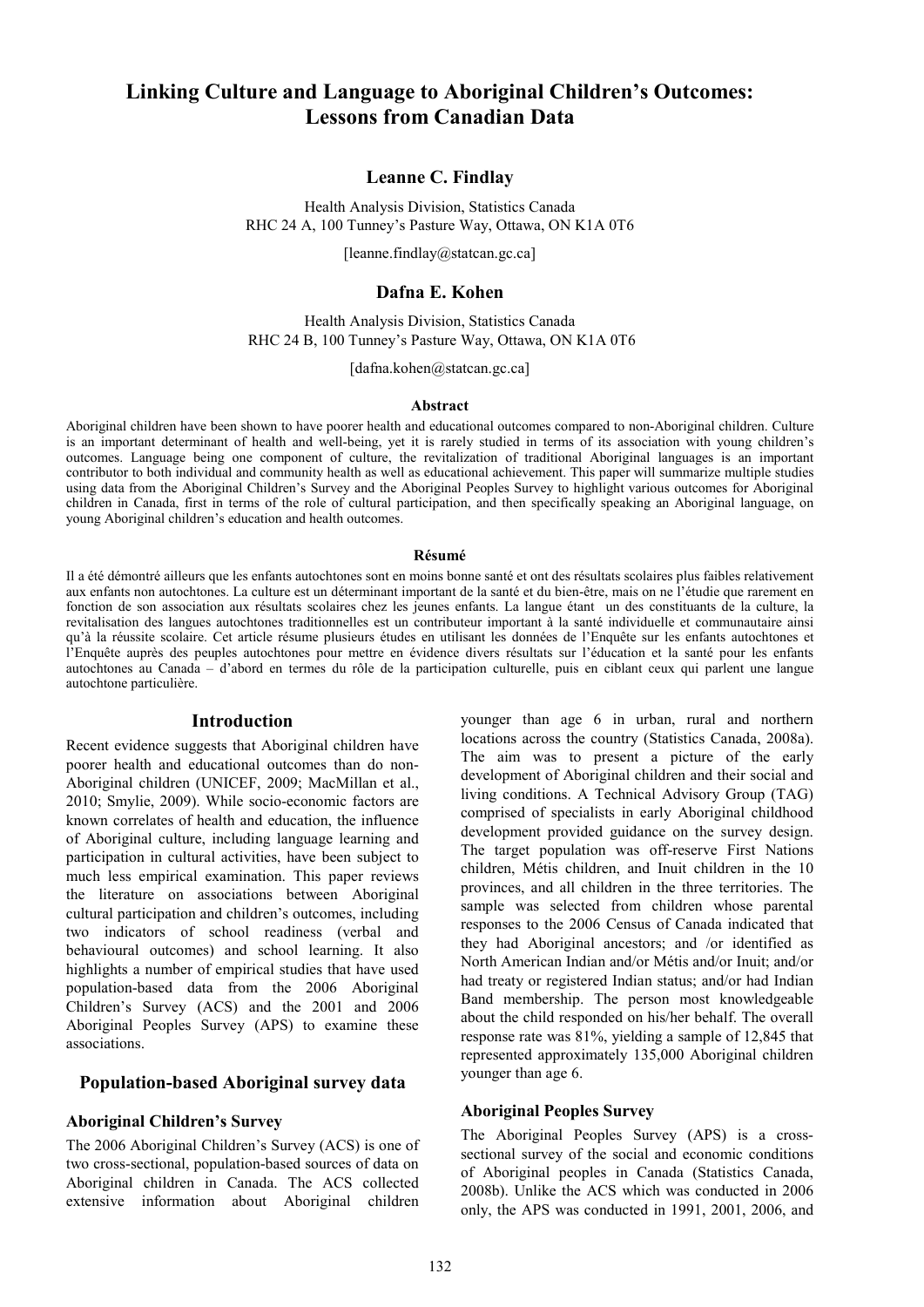2012 (the latter two time periods did not cover the onreserve population). The APS was designed and implemented in partnership with national Aboriginal organizations, and was translated into 20 Aboriginal languages. Selection was based on the household population whose census responses indicated that they had Aboriginal ancestors; and/or identified as North American Indian and/or Métis and/or Inuit; and/or had treaty or registered Indian status; and/or had Indian Band membership. The child component of the APS (ages 0 to 14 in 2001; ages 6 to 14 in 2006) was completed by parents; the adult component was selfreported by those aged 15 or older.

# **Cultural participation**

Cultural activities foster a connection to the past and may include spending time with elders, participating in endeavours such as seasonal events or traditional ceremonies, and speaking an indigenous language. Opportunities for cultural participation take many forms and occur in various locales. The family is one important resource that provides cultural awareness, learning, and experiences. However, the community is also important for culture promotion, activities, and fostering participation. Features of the community or resources within, such as child care, preschool, or school may foster or hinder cultural participation, as a result of factors such as social cohesion, organization of cultural activities, and opportunities to learn and practice a language, particularly a second language.

Cultural continuity—connecting to the past and building a future—is critical for self-identity development by providing stability as children transition through various life stages (Chandler & Lalonde, 2008). More<br>specifically, knowledge of one's culture and knowledge of one's culture and membership in a social group may influence selfidentity, which improves psychological well-being and self-esteem (Usborne & Taylor, 2010). Taylor (1997; 2002) suggests that a strong sense of collective efficacy serves as a comparative standard against which individual traits can be measured. Cultural identity—an understanding of group norms and behaviours—may therefore have a positive impact on self-identity, and thus increase well-being.

Data from the 2006 ACS suggest that approximately three out of four First Nations children living off-reserve and Métis children take part in traditional or seasonal activities, as do seven out of eight Inuit children (Guèvremont, 2010). Despite these high rates, not all communities are perceived as offering opportunities for cultural involvement—for example, the parents of fewer than half (43%) of off-reserve First Nations children reported that their neighborhood had excellent, very good, or good Aboriginal cultural activities (Findlay & Kohen, 2012a).

# **Cultural participation, verbal skills and behaviour**

With data from population-based surveys, it is possible to examine associations between involvement in cultural activities and developmental outcomes. Analyses of data from the ACS have investigated topics such as verbal and behavioural competencies among pre-school children.

Verbal skills are particularly important indicators of early child development. They pertain to the ability to communicate and to understand and be understood by peers and adults, regardless of the specific language used (Aboriginal or non-Aboriginal). Speech and language difficulties are among the most prevalent developmental issues for Aboriginal children (de Leeuw, Fiske, & Greenwood, 2002; Minister of Public Works and Government Services, 2000). For instance, 13% of 2- to 5-year-old First Nations children living off reserve surveyed in the ACS were reported by their parents as having a speech or language difficulty (Findlay & Janz, 2012); this compares with 4% of Canadian children aged 2 to 5 overall (CASLPA-ACOA, 2010). Early verbal outcomes are important as verbal abilities in the preschool period are required for communication with adults and peers and have also been associated with increased school readiness and academic achievement (Duncan et al., 2007; Justice et al., 2009; Sabol & Pianta, 2012; Young et al., 2002) and with greater social competence (Longoria et al., 2009).

While associations between child and family factors (for example, socio-economic status) and verbal outcomes are well established (Janus & Duku, 2007), an emerging literature suggests that neighbourhood characteristics are associated with children's verbal outcomes (Carpiano, Lloyd, & Hertzman, 2009; Kohen et al., 2002; Lapointe, Ford, & Zumbo, 2007). Culture can be part of the fabric of a neighbourhood, and may involve social ties, supports, shared values, and the availability of role models (Leventhal & Brooks-Gunn, 2000). A 2012 study (Findlay & Kohen, 2012a) using data from the ACS examined associations between neighbourhood cultural participation and four indicators of preschool verbal outcomes (expression, mutual understanding, story-telling, and speech and language difficulties) among off-reserve First Nations children. Parental reports of opportunities to participate in cultural activities in the community were related to children's verbal competence, including a positive association with mutual understanding, and a negative association with speech and language difficulties. These associations held when controlling for potentially confounding child, family, and community socio-demographic characteristics (for instance, mean household income and percentage of residents with less than a high school education). Neighbourhood cultural participation can also be linked with Aboriginal children's behaviour. ACS data suggest that engaging in cultural activities and spending time with elders are associated with higher pro-social behaviour scores (Findlay & Kohen, 2012). Thus, preschool-aged children living in communities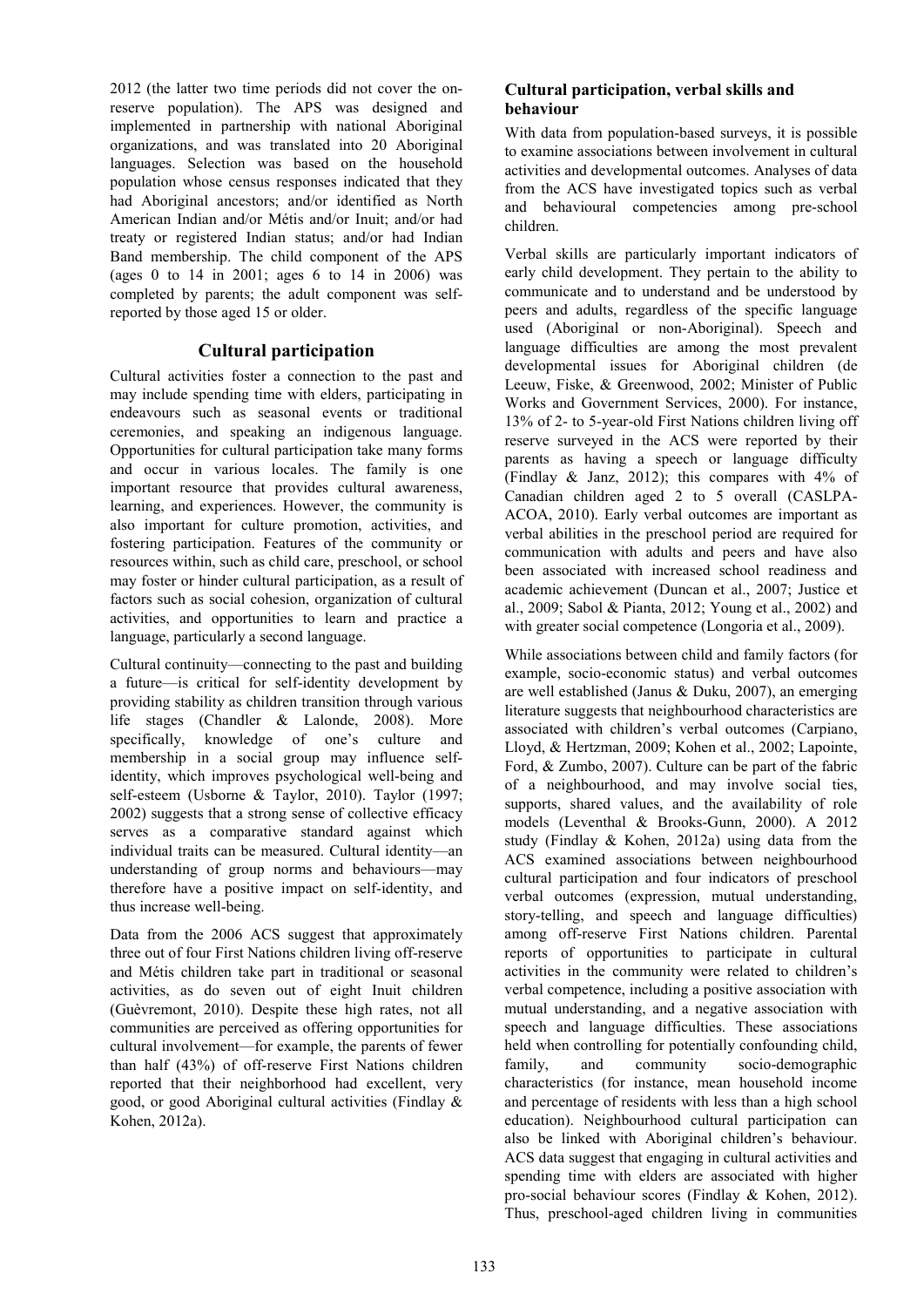that offered opportunities to take part in cultural activities were more likely to have higher verbal outcome scores and demonstrate greater behavioural competencies.

Furthermore, neighbourhood resources such as child care are a potential source of exposure to Aboriginal cultural activities. Many Aboriginal children participate in regular non-parental child care, which is care provided by a relative or stranger while the parent(s)/guardian(s) are at work or studying. Specifically, 52% of First Nations children living offreserve, 54% of Métis children, and 43% of Inuit children were in child care, a proportion comparable to the rate for the population overall (Findlay & Kohen, 2010). Approximately one-quarter of parents of offreserve First Nations children and 17% of parents of Métis children reported that their child care arrangements promoted traditional and cultural values and customs. The child care experiences of Inuit children were even more likely to include traditional and cultural activities, with 67% of parents reporting arrangements that promoted cultural values and customs. Use of an Aboriginal language in the child care setting was most common among Inuit children: 66% as compared to 16% of First Nations children and 6% of Métis children in child care. Child care arrangements which included the use of an Inuit language also commonly included traditional and cultural values and customs as well.

Given the impact that time in child care can have on development, being in an environment that is accepting of your heritage, customs, and background is likely to be associated with behaviour. According to results from the ACS (Findlay & Kohen, 2010), off-reserve First Nations children who engaged in traditional and cultural activities and customs in child care were rated by their parents as better behaved, notably, being more prosocial (that is, getting along with other children or readily sharing with other children), compared with children in child care that did not include traditional activities. This difference remained significant when socio-demographic characteristics (for example, parental education and household income) were taken into account. For Inuit children, speaking an Aboriginal language in the child care environment was important, as those who spoke an Inuit language were rated by their parents as more pro-social. The results therefore demonstrate that child care arrangements that promote traditional and cultural values and customs are associated with verbal and behavioural competencies in the preschool period.

# **Aboriginal language and education outcomes**

Language is a particularly important cultural endeavour, as it is a vehicle for transmission of cultural ideas and values (Usborne et al., 2011). Speaking an Aboriginal language has been shown to be a major component of cultural engagement (Hallett, Chandler, & Lalonde, 2007). Children who speak an Aboriginal language are more likely to engage in cultural activities, spend time

with elders, and participate in Aboriginal early child development programs, compared with children who do not speak an Aboriginal language (Guèvremont & Kohen, forthcoming). Reports on Aboriginal education have stressed the importance of promoting Aboriginal language and culture in schools (Task Force on Aboriginal Languages and Cultures, 2005), and the revitalization of traditional Aboriginal languages has been cited as a contributor to health (Royal Commission on Aboriginal Peoples, 1996; Hallett et al., 2007).

According to the 2011 National Household Survey, 17% of people with an Aboriginal identity can conduct a conversation in an Aboriginal language; approximately three-quarters (78%) of them reported an Aboriginal language as their mother tongue, and for the remaining 22%, an Aboriginal language was a second language (Statistics Canada, 2013). This marks a slight decline in the percentage speaking an Aboriginal language, although a shift from Aboriginal mother tongue to second language acquisition has been noted over the past few decades (Norris, 2007). Although children are the least likely to be able to conduct a conversation in an Aboriginal language (Statistics Canada, 2008c), they are also the most likely age group to be learning an Aboriginal language as a second language (Statistics Canada, 2012).

Canadian and international studies have demonstrated that learning an Aboriginal language can be advantageous for children and youth educational outcomes (Louis & Taylor, 2001; Wright & Taylor, 1995; Bell et al., 2004; Fulford et al., 2007) such as literacy (Task Force on Aboriginal Language and Culture, 2005) and numeracy (Ministry of Education, 2008; Romero-Little et al., 2006), and to mental health (Louis & Taylor, 2001; Wright & Taylor, 1995). This is particularly true of immersion programs, although results for some Aboriginal language programs have been mixed (Fulford et al., 2007; Stiles, 1997; Cree School Board, 2008). A 2012 study (Guèvremont & Kohen, 2012) using data from the 2001 APS reported academic benefits for children who were Aboriginal language learners. Child age and health status, household income, number of people living in the household, and urban versus rural residence were all associated with speaking an Aboriginal language and with school outcomes. However, independent of these associations, Inuit children and on-reserve First Nations children who reported being helped to learn an Aboriginal language by their teacher were rated as more likely to do well in school than were children who did not speak an Aboriginal language. Compared with their non-Aboriginal-language-speaking counterparts, onreserve First Nations children who spoke an Aboriginal language (but not necessarily learned at school) were more likely to do well academically and to look forward to school, and off-reserve First Nations children were more likely to look forward to going to school. The study also examined an older cohort of adults and found that the same positive results did not emerge—for Inuit and First Nations adults, speaking an Aboriginal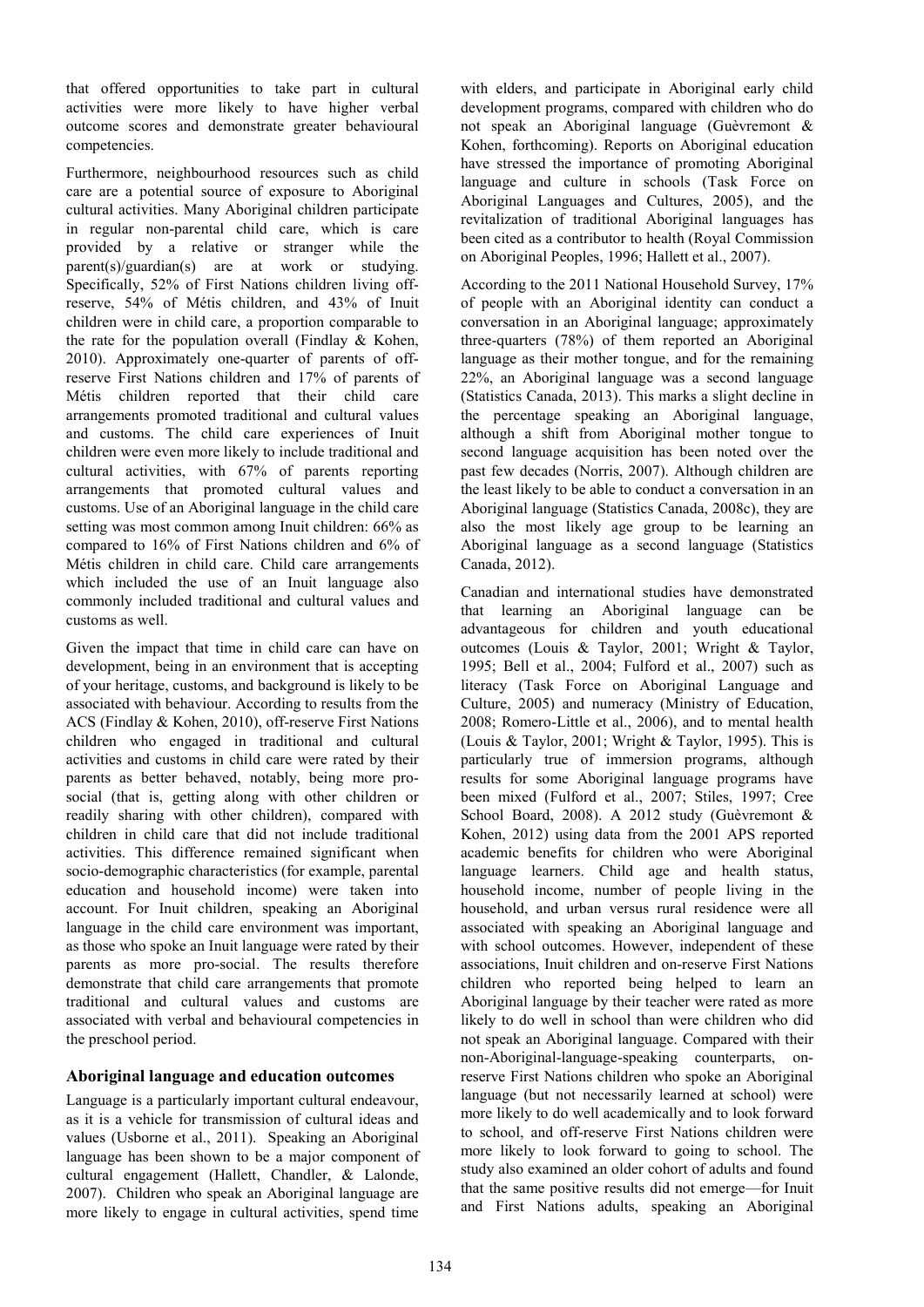language was negatively associated with high school completion.

To investigate the possibility of a cohort effect, data from the child component of the 2006 APS were subsequently examined (Guèvremont & Kohen, forthcoming). The study focused on off-reserve First Nations children whose parent/guardian rated their facility in speaking an Aboriginal language (with effort, relatively well, or very well) and reported whether they spoke an Aboriginal language at school. Children who spoke an Aboriginal language, particularly those whose teachers helped them learn the language at school, had more positive educational outcomes, including parental satisfaction with the school and parental ratings of the importance of education, both of which have been associated with academic success (Charbonneau & Van Ryzin, 2012; Rumberger, 1995; Alexander, Entwisle, & Horsey, 1997). Speaking and learning an Aboriginal language has thus been shown to be associated with positive school outcomes including looking forward to attending school, school performance, and positive parental perceptions including satisfaction with their child's school, and higher parental ratings of the importance of school for their children.

# **Conclusions and future directions**

A substantial number of empirical studies provide evidence that Aboriginal cultural participation, which includes speaking an Aboriginal language, is associated with developmental and academic outcomes for Aboriginal children in Canada. Analyses of data from the 2006 ACS reveal positive associations between cultural participation and preschool children's verbal and behavioural outcomes, and results from the 2001 and 2006 APS suggest a positive association between speaking an Aboriginal language and youth educational outcomes, as well as positive parental school ratings. Further research is needed to better understand the processes underlying these associations as well as efforts to enhance existing data sources. This research might include an exploration of mediating and explanatory variables through which Aboriginal cultural participation affect children's outcomes. For example, what are the processes by which cultural activities and language knowledge lead to more positive child outcomes? Might they have an impact on increased selfesteem and positive self-identity? Might positive associations be through positive relationships with peers, role models, and others such as elders? Furthermore, how does community involvement in Aboriginal activities and how do Aboriginal activities in child care environments influence children's early outcomes, school readiness, and/or education outcomes? Processes that may be involved include both those that influence the child directly as well as those that may impact parental mental health or parenting behaviours. Studies focusing on processes both at the individual as well as the community level can play an important role in elucidating these relationships. Future efforts might also include longitudinal studies to allow for the

examination of the impact of these associations over time, as well as the inclusion of direct measures of educational outcomes as well as more detailed indicators of cultural participation such as time spent in activities and types of activities. Finally, another important component required to build on the understanding of the importance of Aboriginal cultural activities and language learning relies on qualitative research that can fill gaps that may not be amenable to measurement using a quantitative (or survey-based) approach. Taken together, the findings from our present review as well as the recommendations provided highlight the importance of investing further research into this area.

# **References**

- Alexander KL, Entwisle DR, & Horsey CS. (1997). From First Grade Forward: Early Foundations of High School Dropout. *Sociology of Education*. 70(2), 87-107.
- Bell D, Anderson K, Fortin T, Ottmann J, Rose S, Simard L et al. (2004). *Sharing our Success: Ten case studies In Aboriginal schooling*. Kelowna, B.C.: Society for The Advancement of Excellence in Education.
- Carpiano, R. M., Lloyd, J. E. V., & Hertzman, C. (2009). Concentrated affluence, concentrated disadvantage, and children's readiness for school: A population-based, multi-level investigation. *Social Science and Medicine*, 69, 420-432.
- CASLPA-ACOA. (2010). Speech, language and hearing fact sheet. Canadian Association of Speech-Language Pathologists & Audiologists. Retrieved from [http://www.caslpa.ca/PDF/fact%20sheets/speechheari](http://www.caslpa.ca/PDF/fact%20sheets/speechhearingfactsheet.pdf) [ngfactsheet.pdf](http://www.caslpa.ca/PDF/fact%20sheets/speechhearingfactsheet.pdf)
- Chandler, M. & Lalonde, C. (2008). Cultural continuity as a protective factor against suicide in First Nation youth. *Horizons*, 10(1), 68-72.
- Charbonneau E, Van Ryzin GG. (2012). Performance measures and parental satisfaction with New York City schools. *The American Review of Public Administration*. 42(1):54-65.
- Cree School Board. (2008). *Cree School Board Educational Review: 2007-08*. Mistissini, QC: Cree School Board.
- de Leeuw S, Fiske J, Greenwood M. (2002). *Rural, remote, and north of 51: Service provision and substance abuse related special needs in British Columbia's hinterlands.* Prince George, BC: University of Northern British Columbia Task Force on Substance Abuse.
- Duncan GJ, Clasessen A, Huston A, et al. (2007). School readiness and later achievement. *Developmental Psychology*, 43(6), 1428-46.
- Findlay, L. C., & Janz, T. (2012). Health of First Nations children living off-reserve and Métis children younger than age 6. *Health Reports*, 23(1), 31-39.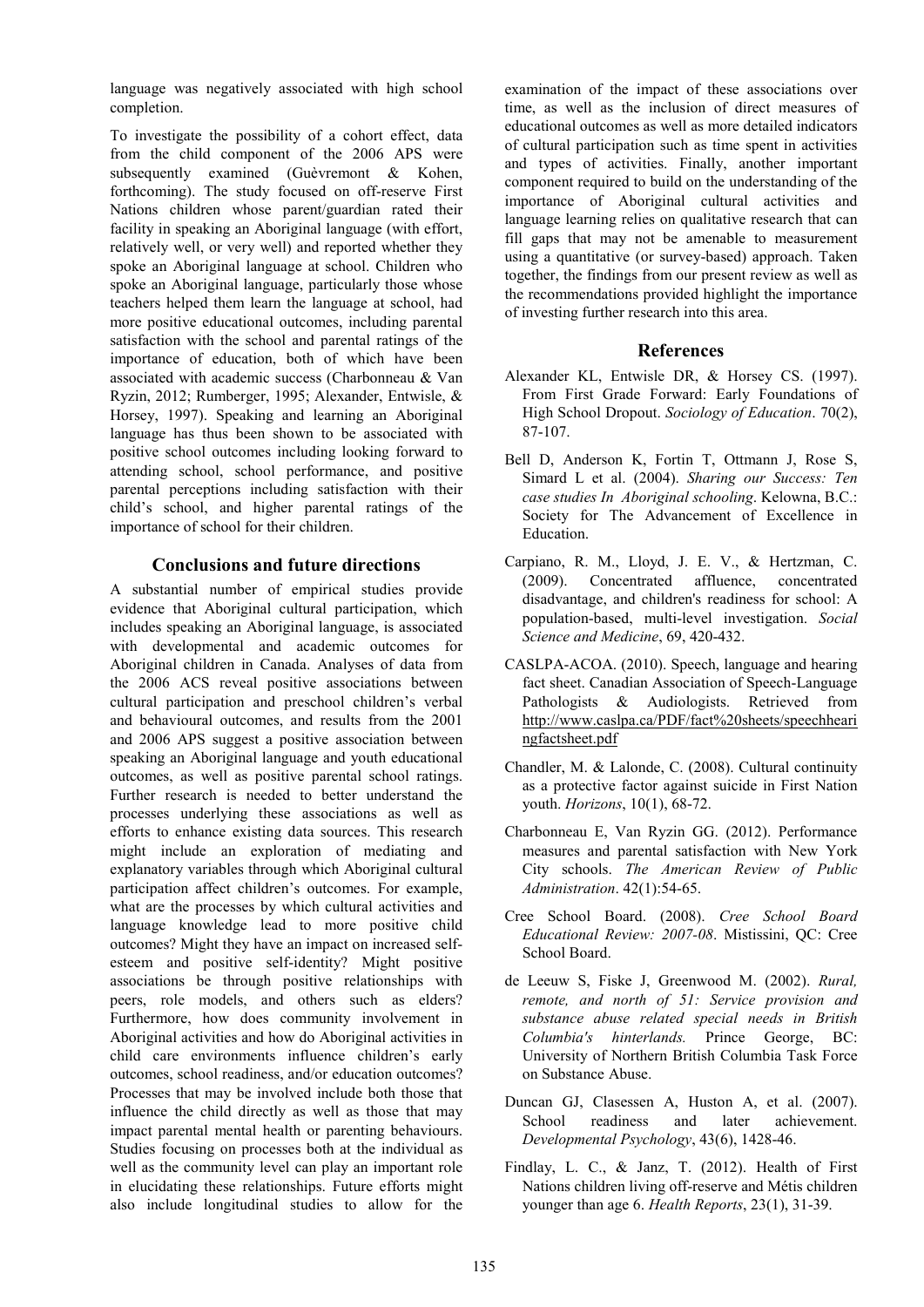- Findlay, L. C., & Kohen, D. E. (2010). Child care for First Nations children living off reserve, Métis children and Inuit children. *Canadian Social Trends*, Statistics Canada Catalogue no. 11-008-X.
- Findlay, L. C., & Kohen, D. E. (2012a). Neighborhood factors and language outcomes of First Nations preschoolers living off reserve: Findings from the Aboriginal Children's Survey. *International* Aboriginal Children's Survey. *International Indigenous Policy Journal, 3(2).*
- Findlay, L. C., & Kohen, D. E. (2012b). Social determinants of mental health and well-being of young First Nations children living off reserve: Findings from the Aboriginal Children's survey. Unpublished presentation.
- Fulford G, Daigle JM, Stevenson B, Wade T. (2007). *Sharing our success: More case studies in Aboriginal schooling*. Kelowna, BC: Society for the Advancement of Excellence in Education.
- Guèvremont A. (2010). *The early learning experiences of Inuit, Métis and off-reserve First Nations children in Canada.* Statistics Canada Catalogue No. 89-664- X.
- Guèvremont A, Kohen D. (2007). *Inuit Children's Health: A Report Using the 2001 Aboriginal Peoples Survey (Children and Youth Component)* Ottawa: Minister of Industry.
- Guevremont A, Kohen K. (2012). Speaking an Aboriginal language and school outcomes for children and adults. *International Journal of Bilingual Education and Bilingualism*, 15(1), 1-27.
- Hallett, D., Chandler, M. J., & Lalonde, C. E. (2007). Aboriginal language knowledge and youth suicide. *Cognitive Development*, 22, 392-399.
- Janus, M., & Duku, E. (2007). The school entry gap: Socioeconomic, family, and health factors associated with children's school readiness to learn. *Early Education and Development*, 18(3), 375-403.
- Justice, L., Pence Turnbull, K. L., Bowles, R. P., & Skibbe, L. (2009). School readiness among children with varying histories of language difficulties. *Developmental Psychology*, 45(2), 460-476.
- Kohen, D. E., Brooks-Gunn, J., Leventhal, T., & Hertzman, C. (2002). Neighborhood income and physical and social disorder in Canada: Associations with young children's competencies. *Child Development*, 73(6), 1844-1860.
- Lapointe, V., Ford, L., & Zumbo, B. D. (2007). Examining the relationship between neighborhood environment and school readiness for Kindergarten children. *Early Education and Development*, 18(3), 473-495.
- Leventhal, T., & Brooks-Gunn, J. (2000). The neighborhoods they live in: The effects of neighborhood residence on child and adolescent outcomes. *Psychological Bulletin*, 2000(126), 2-309.
- Longoria, A. Q., Page, M. C., Hubbs-Tait, L., & Kennison, S. M. (2009). Relationship between kindergarten children's language ability and social competence. *Early Child Development and Care*, 179(7), 919-929.
- Louis W, Taylor DM. (2001). When the survival of a language is at stake: The future of Inuttitut in arctic Québec. *Journal of Language and Social Psychology*, 20, 111-143.
- MacMillan HL, Jamieson E, Walsh C, et al. (2010). The health of Canada's Aboriginal children: results from the First Nations and Inuit Regional Health Survey. *International Journal of Circumpolar Health,*69(2), 158-67.
- Minister of Public Works and Government Services. (2000). *Aboriginal Head Start Initiative: Children making a community whole: A review of Aboriginal Head Start in urban and northern communities*. Public Health Agency of Canada. Retrieved from [http://198.103.98.171/dca-dea/publications/cmacw](http://198.103.98.171/dca-dea/publications/cmacw-eng.php)[eng.php](http://198.103.98.171/dca-dea/publications/cmacw-eng.php)
- Ministry of Education. (2008). *Nga Haeata Matauranga: Annual report on Maori education 2007/08*. Wellington, NZ: Ministry of Education.
- Norris, M. J. (2007). Aboriginal languages in Canada: Emerging trends and perspectives on second language acquisition. *Canadian Social Trends*, Statistics Canada Catalogue No. 11-008
- Romero-Little, M. E., & McCarty, T. L. (2006). *Language Planning Challenges and Prospects in Native American Communities and Schools.* Tempe, AZ: Education Policy Studies Laboratory: Language Policy Research Unit.
- Royal Commission on Aboriginal Peoples. (1996). *Report of the royal commission on Aboriginal peoples: Perspectives and realities, vol. 4.* Ottawa, ON: Minister of Supply and Services Canada.
- Rumberger RW. (1995). Dropping out of Middle School: A Multilevel Analysis of Students and Schools. *American Educational Research Journal*, 32(3), 583-625.
- Sabol, T. J., & Pianta, R. C. (2012). Patterns of school readiness forecast achievement and socio-emotional development at the end of elementary school. *Child Development*, 83(1), 282-299.
- Smylie J. (2009). *Indigeneous Children's Health Report: Health Assessment in Action.* Toronto: Keenan Research Centre.
- Statistics Canada. (2008a). *Aboriginal Peoples Survey 2006: Concepts and methods guide*. Ottawa, ON: Minister of Industry.
- Statistics Canada. (2008b). *Aboriginal Children's Survey, 2006: Concepts and Methods Guide.* Ottawa, ON: Minister of Industry.